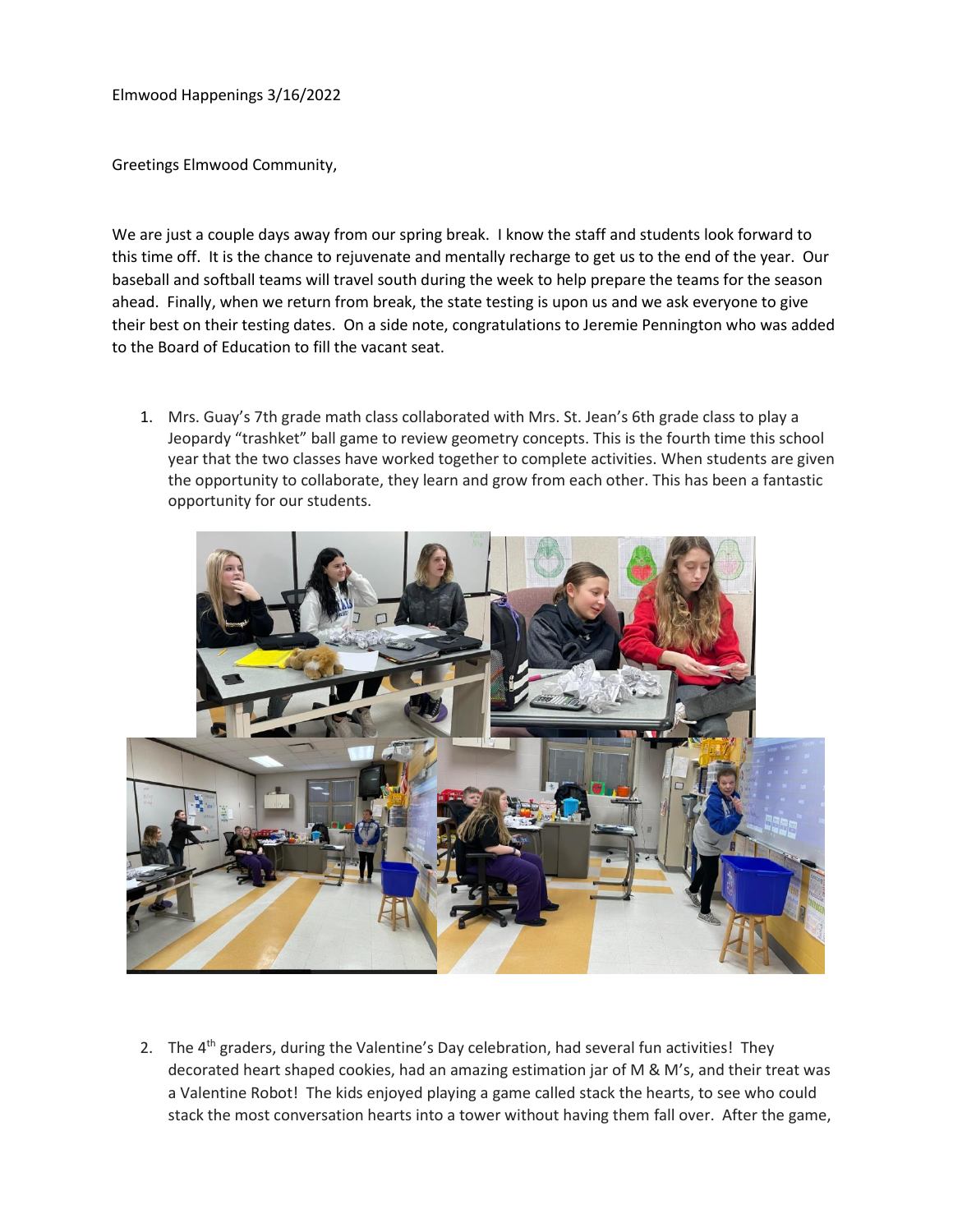they worked on writing fractions with the candies. The best was at the end when the kids enjoyed eating their hearts and goodies.



3. The following article was released, and a couple of Elmwood students have been nominated by Congressman Latta for placement at one of our service academies. Here is the article and the appointments. The list of those nominated is incomplete, as I only printed our Elmwood students.

Congressman Bob Latta (R-OH5) announced his nominations from Ohio's Fifth Congressional District for consideration for admission to the U.S. Military Academy at West Point, the U.S. Naval Academy at Annapolis, the U.S. Air Force Academy at Colorado Springs and the U.S. Merchant Marine Academy at King's Point. Each member of Congress, either in the House of Representatives or the Senate, is allowed a total of five appointees to each service academy. For each vacancy, Latta is allowed to nominate ten individuals.

"It is my honor to nominate each of these men and women for consideration to our prestigious service academies," **said Latta**. "They are extremely dedicated individuals who have gone through a rigorous interview and nomination process to reach this place. I look forward to seeing what their futures hold, and wish them the best of luck as they pursue admittance into our nation's service academies."

A nomination does not guarantee acceptance to an Academy, that responsibility rests with their admissions office. Additional information regarding the academy nomination and application process may be obtained from Congressman Latta's website.

## U.S. Merchant Marine Academy, Kings Point, New York

Casey Frank, Bowling Green, Elmwood High School

## U.S. Military Academy, West Point, New York

- Casey Frank, Bowling Green, Elmwood High School
- · Gunner Endicott, Wayne, Elmwood High School

## U.S. Naval Academy, Annapolis, Maryland